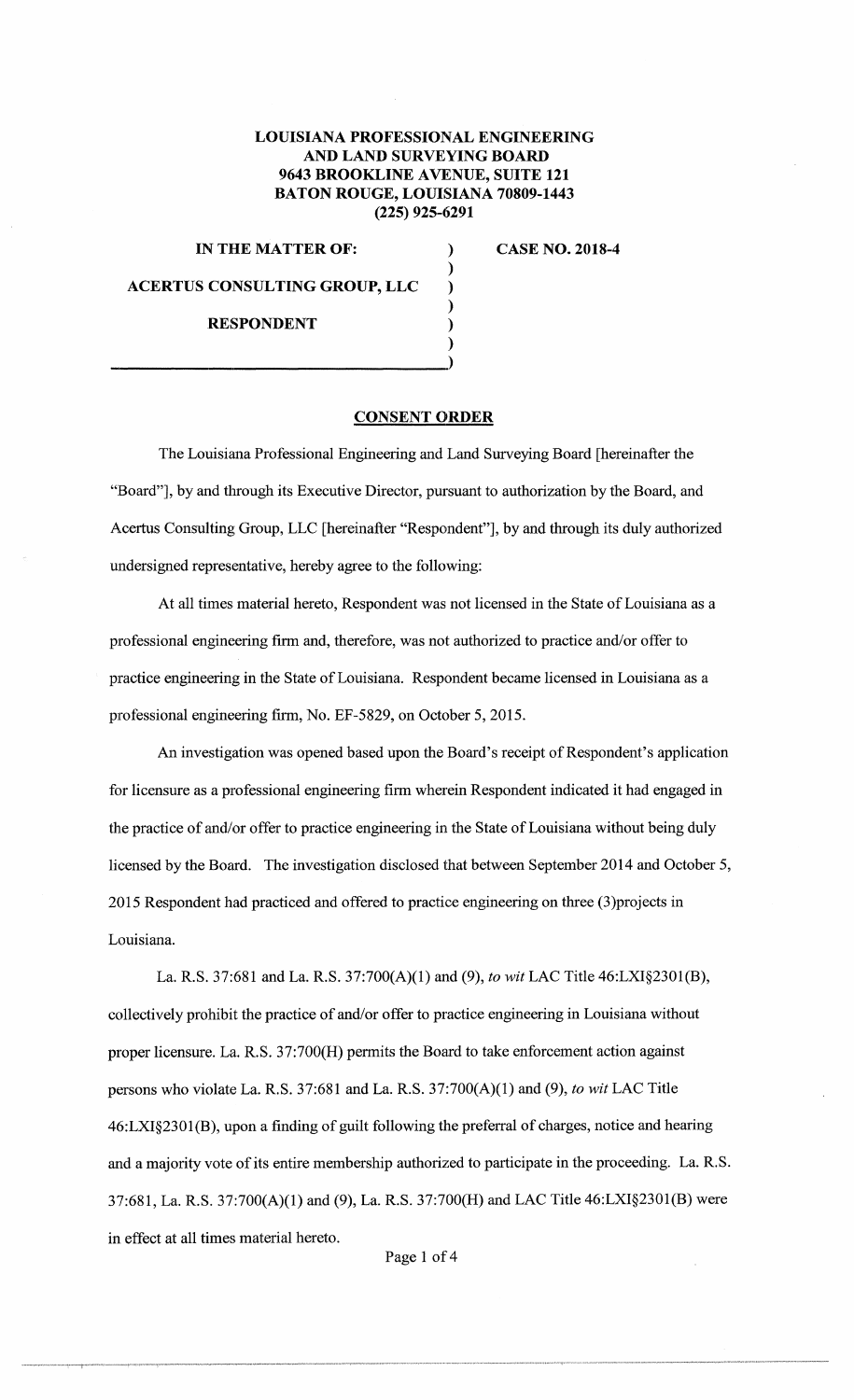It is undisputed that (a) at all times material hereto, Respondent was not licensed in Louisiana as a professional engineering firm and, therefore, not authorized to practice and/or offer to practice engineering in Louisiana, and (b) between September 2014 and October 5, 2015 Respondent practiced and offered to practice engineering on three (3)projects in Louisiana without proper licensure.

By letter dated August 21, 2018, the Board gave notice to Respondent that it was considering the preferral of charges against Respondent on the grounds that Respondent may have violated La. R.S. 37:681, La. R.S. 37:700(A)(l) and (9), and LAC Title 46:LXI§230l(B), relative to practicing and/or offering to practice engineering without proper licensure.

Wishing to dispense with the need for further enforcement action and to conclude the instant proceeding without further delay and expense, for the purpose of this proceeding only, Respondent and the Board do hereby enter into this Consent Order, in which Respondent of its own free will consents to the issuance of a Consent Order by the Board, wherein Respondent agrees to (a) pay a fine of Three Thousand and No/100 (\$3,000.00) Dollars, (b) pay administrative costs of One Hundred Fifty-Nine and 42/100 (\$159.42) Dollars, (c) the publication of this Consent Order on the Board's website and a summary of this matter in the Board's official journal, the *Louisiana Engineer and Surveyor Journal,* and the reporting of this matter to the National Council of Examiners for Engineering and Surveying (NCEES), identifying Respondent by name.

Respondent admits that its conduct as set forth above constitutes violations of the above referenced laws and/or rules as stated herein. Respondent acknowledges awareness of said laws and/or rules and states that it will comply with all applicable laws and rules henceforth. Respondent has been advised of its right to an informal conference, to be represented by counsel before the Board and/or to appear at any hearing personally or by counsel and present witnesses and evidence in its own behalf, it hereby waives this right and its right to appeal, and it states affirmatively that it has been afforded all administrative remedies due it under the law. Respondent further acknowledges awareness of the fact that the signed original of this Consent Order will remain in the custody of the Board as a public record and will be made available for public inspection and copying upon request.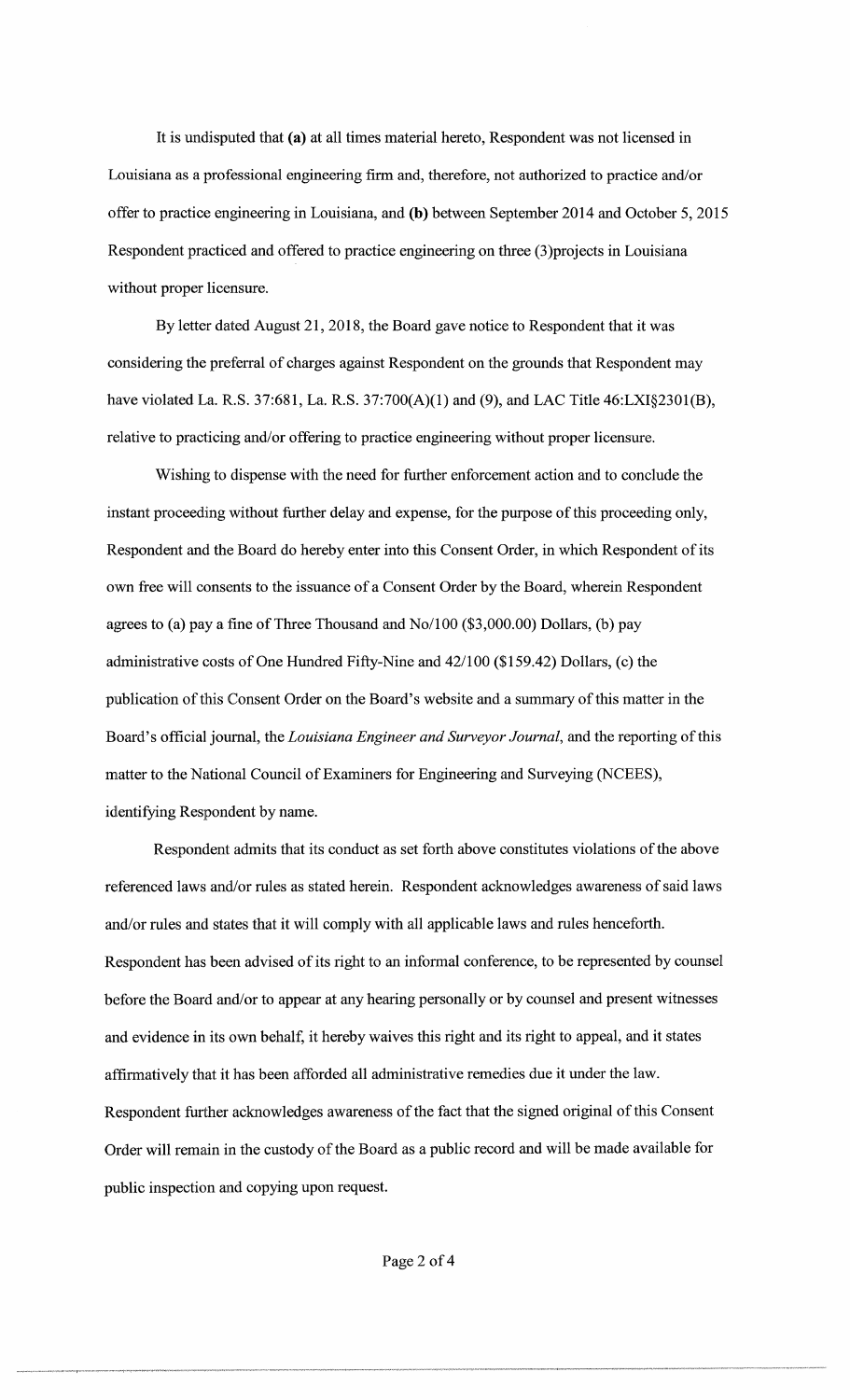Therefore, in consideration of the foregoing and by signing this Consent Order, Respondent does hereby waive its right to an informal conference, to a hearing before the Board, to the presenting of evidence and witnesses on its behalf, to Findings of Fact and Conclusions of Law in this case, and to judicial review of this Consent Order.

Respondent hereby represents that (a) it fully understands the meaning and intent of this Consent Order, including but not limited to its final and binding effect, (b) it has voluntarily entered into this Consent Order and that no other promise or agreement of any kind has been made to or with it by any person whatsoever to cause the execution of this instrument and ( c) the sanctions set forth in this Consent Order do not prevent the Board from taking further disciplinary or enforcement action against Respondent on matters not specifically addressed in this Consent Order.

WHEREFORE, the Louisiana Professional Engineering and Land Surveying Board and Respondent agree that:

1. Respondent shall pay a fine of Three Thousand and No/100 (\$3,000.00) Dollars, which shall be tendered to the Board by certified check payable to the Board, due upon the signing of this Consent Order; and

2. Respondent shall pay administrative costs of One Hundred Fifty-Nine and 42/100 (\$159.42) Dollars, which shall be tendered to the Board by certified check payable to the Board, due upon the signing of this Consent Order; and

3. This Consent Order shall be published on the Board's website and a summary of this matter shall be printed in the official journal of the Board, the *Louisiana Engineer and Surveyor Journal,* and reported to the National Council of Examiners for Engineering and Surveying (NCEES), identifying Respondent by name; and

4. This Consent Order shall not become effective unless and until it is accepted and signed by and on behalf of the Board. Should the Board not accept and sign this Consent Order, it is agreed that presentation of this matter to the Board shall not prejudice the Board or any of its members, staff, attorneys or representatives from further participation, consideration, or resolution of any further proceedings herein.

-----··-···•~-,....,..-,-1-,,~.\_,,,..,...,.\_,.,\_.,.\_,,\_,,,,\_,,...,\_,,,...,\_,..\_,,,\_ .... ~~--~ ..... -····....,---,,,\_ .. ,..,., ....... ,\_.,...., ........ ""'"''-'',..,,.,,,,\_,,\_.,=~~·~---"'""'""""""~~-"'-·-----···---